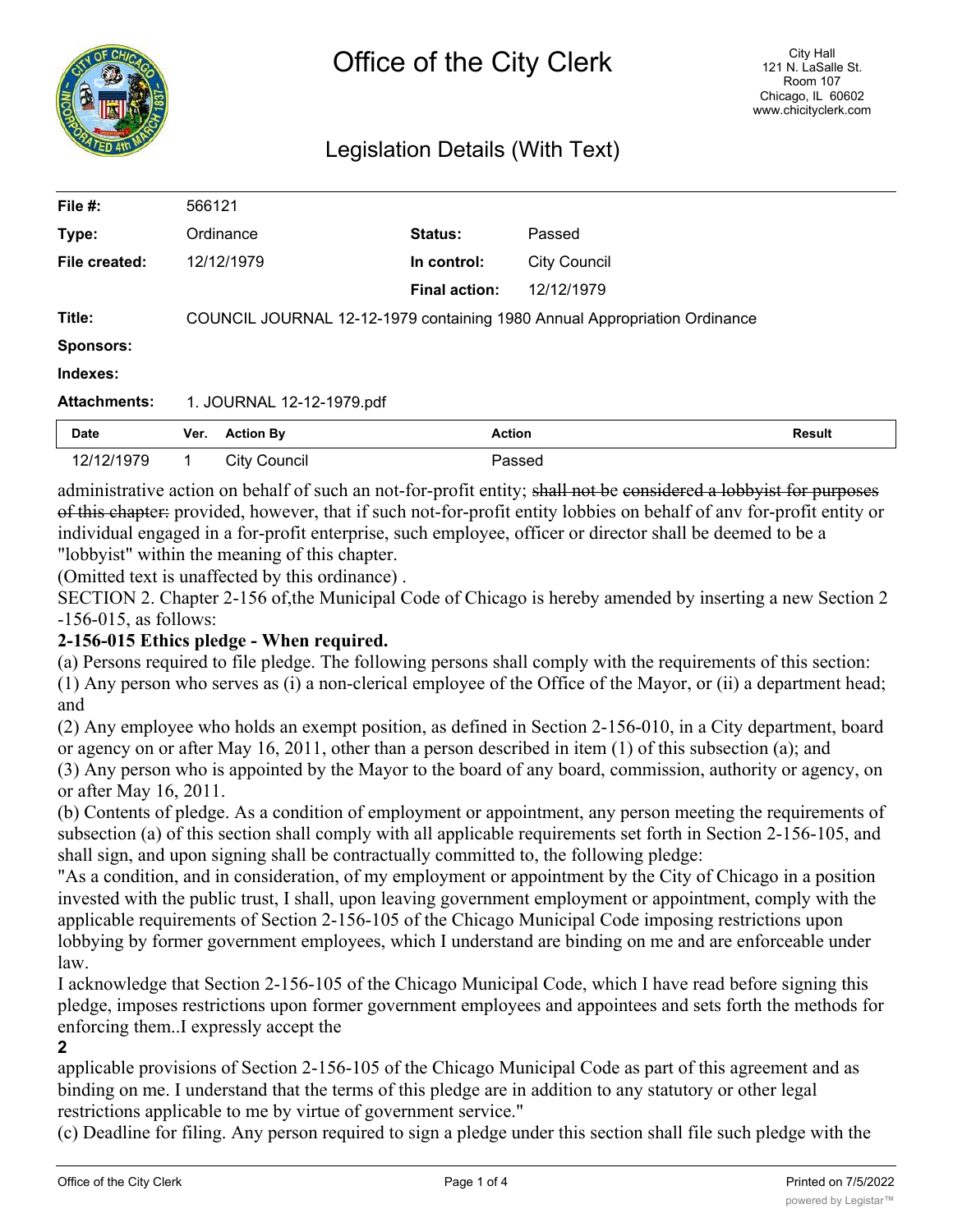#### **File #:** 566121, **Version:** 1

Board of Ethics within 14 days of commencing employment or appointment.

(d) Enforcement. The contractual, fiduciary and ethical commitments in the pledge required under this section shall be solely enforceable by the City of Chicago pursuant to this section by any legally available means, including judicial civil proceedings for declaratory, injunctive or monetary relief. Any former employee or appointee who is determined, after notice and hearing, by the board of ethics to have violated the pledge required under this section may be barred from lobbying any officer or employee of the relevant agency or agencies for up to 5 years in addition to the time period covered by the pledge. The corporation counsel or his or her ! designee is authorized: (1) upon receiving information regarding the possible breach of any commitment in a signed pledge, to request any appropriate City investigative authority to conduct such investigations as may be appropriate; and (2) upon determining that there is a reasonable basis to believe that a breach of a commitment has occurred or will occur or continue, if not enjoined, to commence a civil action against the former employee or appointee. In any such civil action, the corporation counsel or his or her designee is authorized to request any and all relief authorized by law, including but not limited to: (i) such temporary restraining orders and preliminary and permanent injunctions as may be appropriate to restrain future, recurring, or continuing conduct by the former employee or appointee in breach of the commitments in the pledge he or she signed; and.(ii) disgorgement" of all monies received in connection with any breach or attempted breach of the pledge signed by the former employee or appointee.

(e) Disclaimer. This section is not intended to, and does not, create any right or benefit, substantive or procedural, enforceable at law or in equity by any party against the City of Chicago, its departments, agencies, or entities, its officers, employees, or agents, or any other person.

SECTION 3. Section 2-156-040 of the Municipal Code of Chicago is hereby amended by deleting the language stricken through and by inserting the language underscored, as follows:

# **2-156-040 Offering, receiving and soliciting gifts or favors.**

#### *(Omitted text is unaffected by this ordinance)*

(c) No person who has an economic interest in a specific city business, service or regulatory transaction, and no lobbyist, shall give, directly or indirectly, to any city official or employee whose decision or action may substantially affect such transaction, or to the spouse, domestic partner, or minor child of such official or employee, or any immediate family member residing in the same residence with the official or employee, and none of them shall accept, any gift of (i) cash or its equivalent regardless of value, or (ii) an item or service other than a gift with a value of less than \$50.00,. as long as the items or services from any one source do not exceed a cumulative value of \$100.00 during any calendar year. Nothing herein shall be construed to prohibit such person from accepting gifts from relatives or from one's own domestic partner.

*(Omitted text is unaffected by this ordinance)*

SECTION 4. The section heading of Section 2-156-100 of the Municipal Code of Chicago is hereby amended by inserting the language underscored, as follows:

# **2-156-100 Post-employment restrictions on assistance and representation.**

*(Omitted text is unaffected by this ordinance)*

SECTION 5. Chapter 2-156 of the Municipal Code of Chicago is hereby amended by inserting a new Section 2 -156-105, as follows:

### **2-156-105 Post-employment restrictions on lobbying.**

(a) Any person who serves as (i) a non-clerical employee of the Office of the Mayor, or (ii) a department head, shall be prohibited from lobbying the City of Chicago or any city department, board or other city agency for a period of two years after leaving that position.

(b) Any employee who holds an exempt position in a City department, board or other city agency on or after May 16, 2011, other than a person described in subsection (a) of this section, shall be prohibited from lobbying the department, board or agency in which he or she was employed for a period of two years after that employment ends.

(c) Any person who is appointed by the Mayor to the board of any board, commission, authority or agency, on or after May 16, 2011, shall be prohibited from lobbying that board, commission, authority or agency for a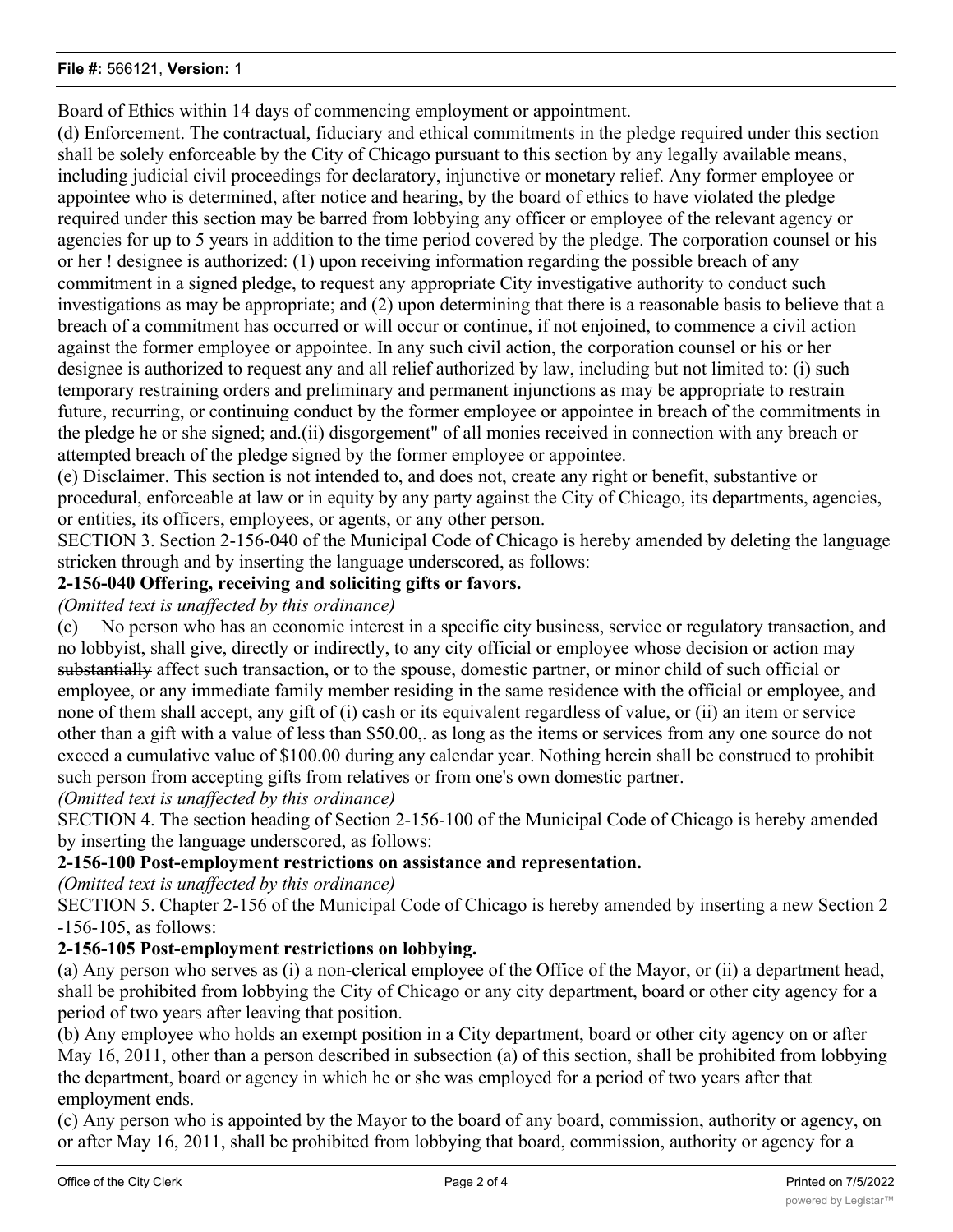period of two years after the date on which his or her service on the board ends.

**4**

(d) The prohibitions on lobbying set forth in this section shall not apply to any person who (i) occupied the position before May 16, 2011, and (ii) resigned from that position before November 16, 2011. Nothing in this section shall be construed to prohibit a person from lobbying on behalf of, and while employed by, another government agency.

SECTION 6. Section 2-156-111 of the Municipal Code of Chicago is hereby amended by inserting the language underscored, as follows:

#### **2-156-111 Prohibited conduct.**

(a) No elected^official or employee or the spouse or domestic partner of such official or employee, or any entity in which such official or employee or his or her spouse or domestic partner has a financial interest, should apply for, solicit, accept or receive a loan of any amount from any lobbyist or person who is either doing business or seeking to do business with the city; provided, however, that nothing in this section prohibits application for, solicitation for, acceptance of or receipt of a loan from a financial lending institution, if the loan is negotiated at arm's length and is made at a market rate in the ordinary course of the lender's business. This subsection shall not apply to an entity in which the only financial interest of the official or employee or his or her spouse or domestic partner is related to the spouse's or domestic partner's independent occupation, profession or employment.

*(Omitted text is unaffected by this ordinance)*

SECTION 7. Section 2-156-230 of the Municipal Code of Chicago is hereby amended by deleting the language stricken through and by inserting the language underscored, as follows:

### **2-156-230 Information required of registrants.**

No later than January 20th of each year, or within five business days of engaging in any activity which requires such person to register, every person required to register shall file with the board of ethics a sworn certified written statement on a form prescribed by the board containing the following information:

#### *(Omitted text is unaffected by this ordinance)*

(d) The registration statement required under this section shall be accompanied by a written statement certifying that all information contained therein is true and correct, and a registration fee of \$350.00 per person identified as a lobbyist in the registration statement. In addition to this registration fee of \$350.00 per person, there will also be an annual fee of \$75.00

5

for each additional registered client after the first client.

SECTION 8. Section 2-156-250 of the Municipal Code of Chicago is hereby amended by deleting the language stricken through and by inserting the language underscored, as follows:

#### i **2-156-250 Reports of lobbying activities.**

No later than January 20th and July the 20th day of each year month, each registrant shall file with the board of ethics a notarized written report of lobbying activities during the previous sfx- calendar months. The report shall be on a form prescribed by the board, which may include electronic submission, and shall contain: *(Omitted text is unaffected by this ordinance)*

(c) The total amount of expenditures, outside his own business entity, for lobbying in each of the following categories:

*(Omitted text is unaffected by this ordinance)*

(iv) Personal sustenance, lodging and travel ;-arrd

(v) Other expenses; provided, however, that each expenditure of \$250.00 or more shall also be itemized by the date of the expenditure, the amount, purpose and beneficiary of the expenditure, the name, address and nature of business of the recipient, and the legislative or administrative action, if any, in connection with which said expenditure was made:;

(d) An itemized list of every gift given to any official or employee of the city:; and